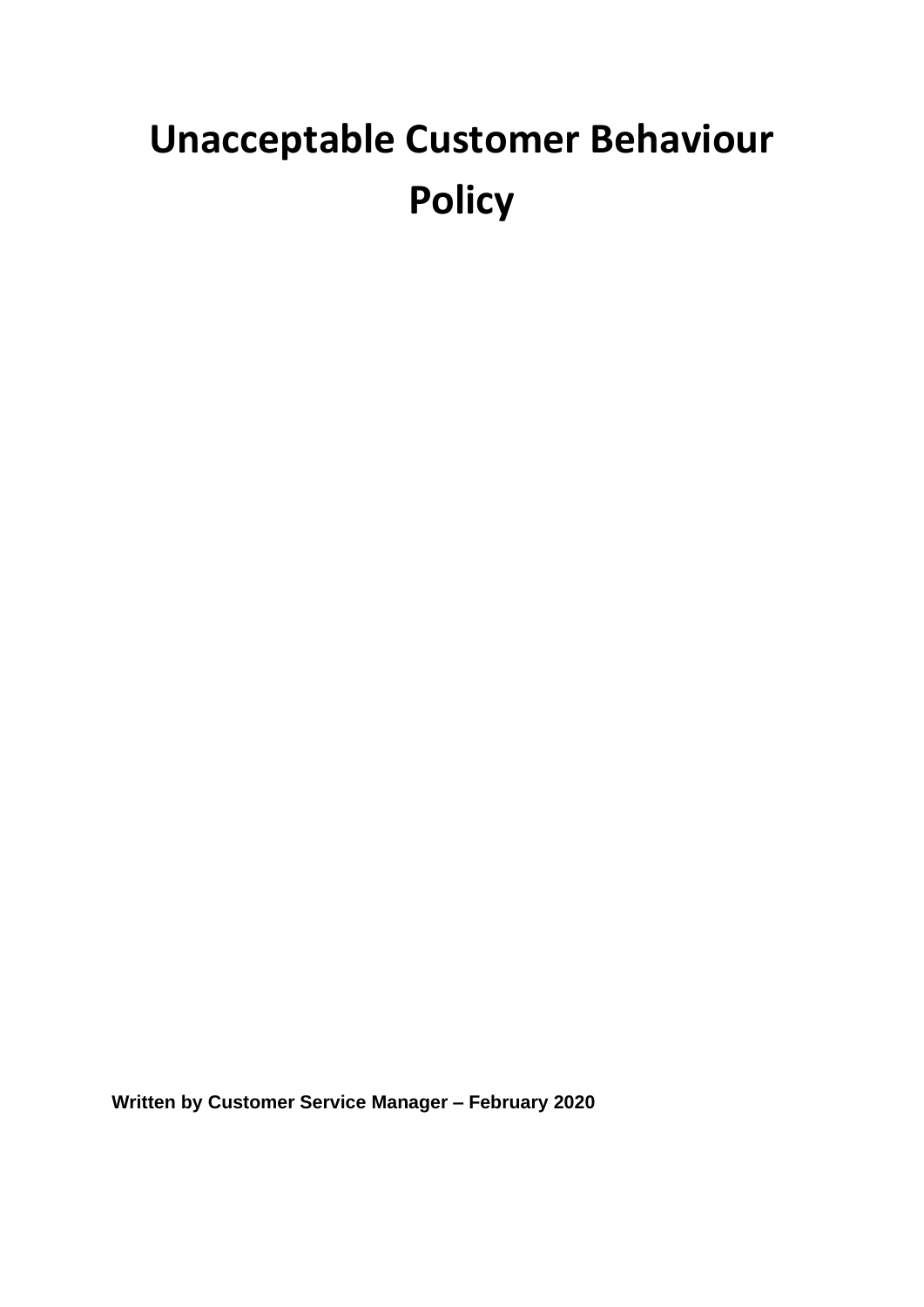# **1. Introduction**

Gloucester City Council ('the council') believes that residents and visitors have the right to express their views and ask questions about the council's services. It believes customers' comments and suggestions are important in helping the council shape and improve the services it provides.

We also recognise that in times of trouble or distress people may act out of character when they approach us. The council does not view behaviour as unacceptable simply because someone is reasonably forceful, frank or determined in their approach.

Unfortunately, on occasion, some customers' behaviour towards council employees, councillors, contractors or other body providing services on behalf of the council and/or place demands on our services is unacceptable.

This policy sets out the council's approach to the small minority of our customers whose behaviour the council has assessed as being unacceptable and it is anticipated that its application will be limited. However, the Council has a duty to safeguard its employees, councillors, contractors and others providing services on the Council's behalf from unacceptable behaviour and this policy sets out the various actions we can take in order to manage such behaviour.

You are a customer of the council if you contact us for any reason or you are affected by anything we do.

# **2. Defining unacceptable behaviour**

#### **2.1 Abusive or offensive behaviour**

Customers should not behave abusively or offensively even when under stress Some examples of unacceptable behaviour might include:

- Abusive or offensive language
- Shouting
- Offensive gestures
- Verbal or physical threats
- Punching, kicking, head butting, spitting
- Bullying or intimidating behaviour
- Attempting to assault someone
- Using, brandishing or throwing weapons or objects aiming to inflict harm or anxiety
- Stalking or other forms of harassment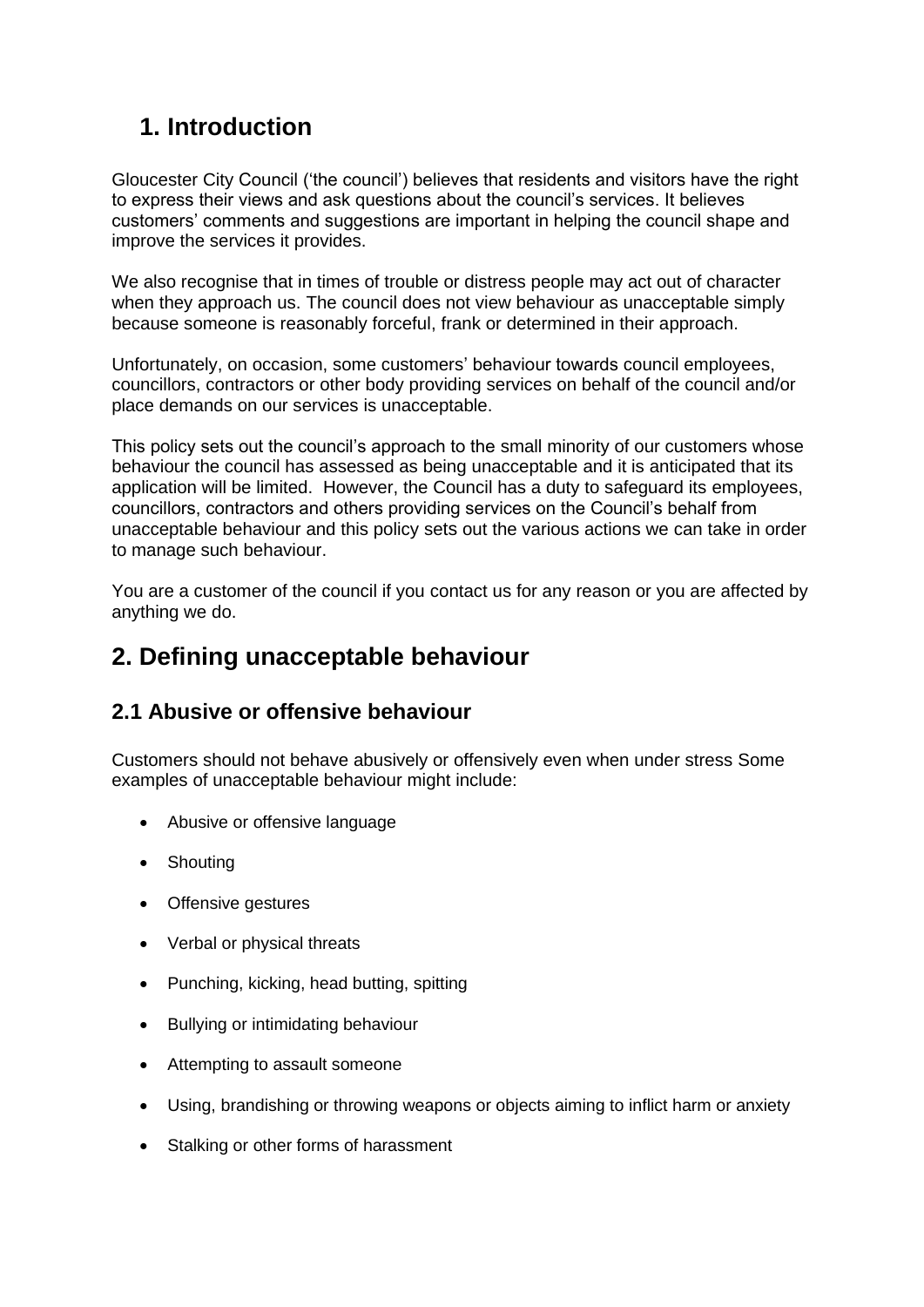• Publishing abusive or offensive information, comments or content on social media, websites, newspapers, etc.

Abusive or offensive behaviour also constitutes inappropriate remarks or references about City Council staff with regards to their:

- age
- disability
- gender reassignment
- marriage and civil partnership
- pregnancy or maternity
- race
- religion or belief
- sex
- sexual orientation

#### **2.2 Unacceptable demands on services**

Some customers may make unacceptable demands on services due to the amount of information they ask for, the nature, scale or speed of service they expect and the number of approaches they make in relation to an issue(s). The council recognises that in some cases this may be unintentional and what amounts to unacceptable demands will depend on the circumstances surrounding the particular issue(s) and the customer's behaviour.

Examples of unacceptable demands might include:

- Demanding responses within an unreasonable timescale
- Insisting on seeing or speaking to a particular member of staff
- Sending the same or similar request to several members of staff
- Refusing to end a telephone call and/or insisting on speaking to someone who is either not available or not the appropriate person (e.g. the Managing Director)
- Requiring responses to correspondence where the content is malicious
- The council can view these and other types of contact to be unacceptable if it impacts significantly upon workloads and/or the capacity to deliver an effective service, for example, taking an excessive amount of employees' time to the disadvantage of other customers or service users.

#### **2.3 Unacceptable persistent contact**

The council recognises that some of our customers will not or cannot accept that the council is unable to assist them further or cannot provide a level of service other than that already provided. Customers may persist in disagreeing with the action or decision taken in relation to their concerns or they may contact the council persistently about the same issue(s).

Examples of unacceptable persistent contact might include:

• Persistent refusal to accept a reasonable decision that has been made in relation to their complaint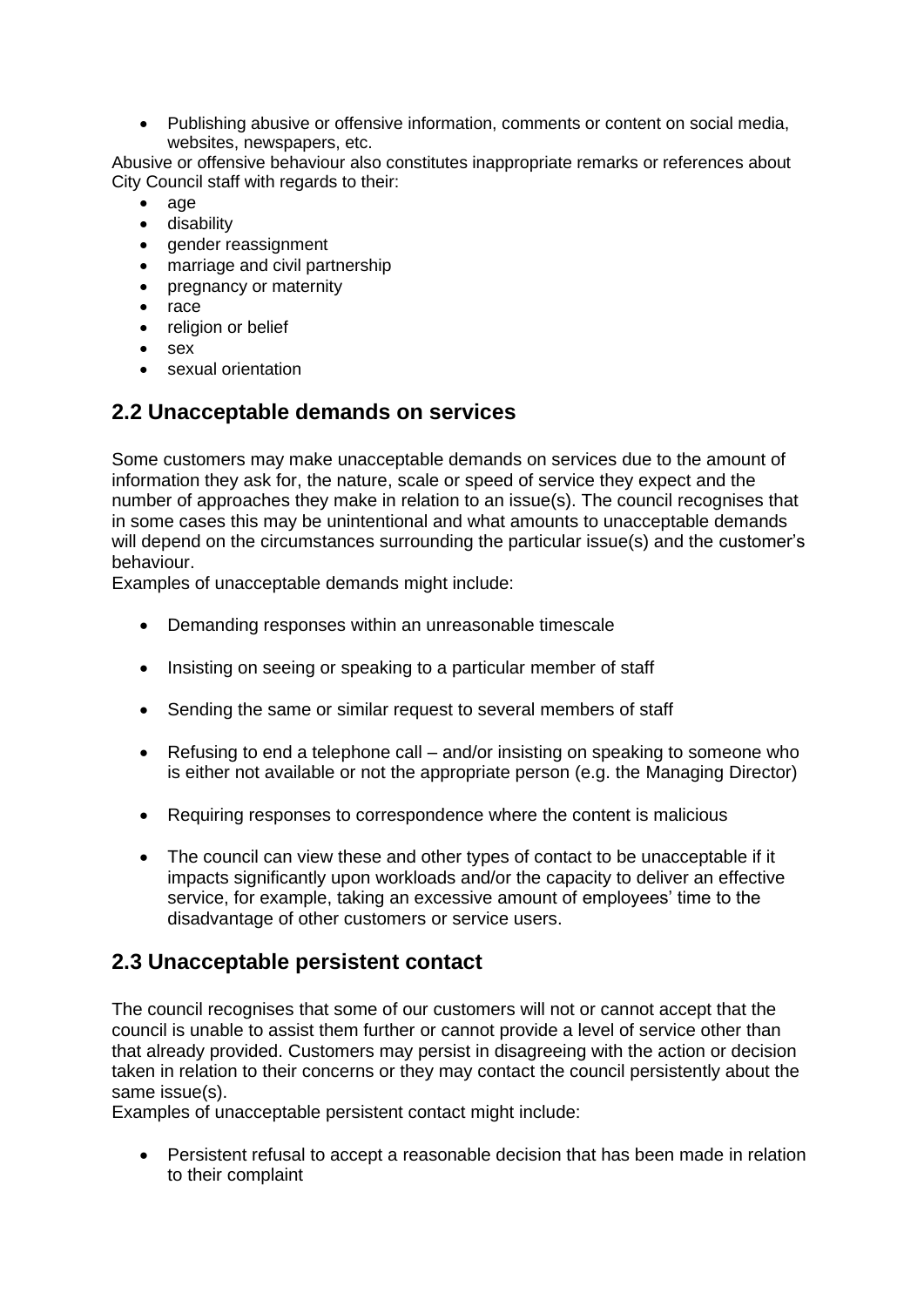- Persistent refusal to accept explanations relating to what the council can or cannot do
- Persistent refusal to follow the proper procedures explained to them in order to pursue their issue/concern
- Making an excessive number of telephone calls or visits to council offices
- Sending an excessive number of emails, faxes or letters
- Continuing to contact the council on the same issue(s) without presenting any new information
- Use of other names by the customer to try and access officers or councillors to raise the same issues
- It is not necessarily the manner in which such customers communicate with the council, but their persistence in doing so that goes beyond them being reasonably forceful or demanding. In certain instances, continuously contacting an individual member of staff or the council with telephone calls, texts, emails etc. or other unacceptable persistent behaviour may be considered to be harassment.

#### **2.4 Unacceptable behaviour whilst engaging in public expression of views or acts of civil disobedience on council premises**

Everyone has the right to access the services of the council without disturbance. Our commitment is to deliver services in a space that is welcoming and safe, and we ask all our customers and visitors for their co-operation in maintaining this environment. The council also recognises the importance of striking a balance between providing an opportunity for the lawful expression of views and opinions and unacceptable behaviour and actions that affect its employees, councillors, customers and visitors. Some examples of unacceptable behaviour in these instances might include:

- Using any foul, abusive, threatening, intimidating or discriminatory language or behaviour towards council employees, councillors, customers and/or visitors
- Harassing and/or bullying council employees, councillors, customers and/or visitors
- Disorderly conduct which can include, but is not limited to, causing a disturbance, shouting, causing a nuisance to council employees, councillors, customers and/or visitors and/or otherwise hindering the day to day business of the council, its employees, councillors, customers and/or visitors
- Congregating in the building and/or obstructing thoroughfares and emergency routes and access points and otherwise hindering the day to day business of the council, its employees, councillors, customers and/or visitors
- Entering or attempting to enter restricted and/or non-public areas of the building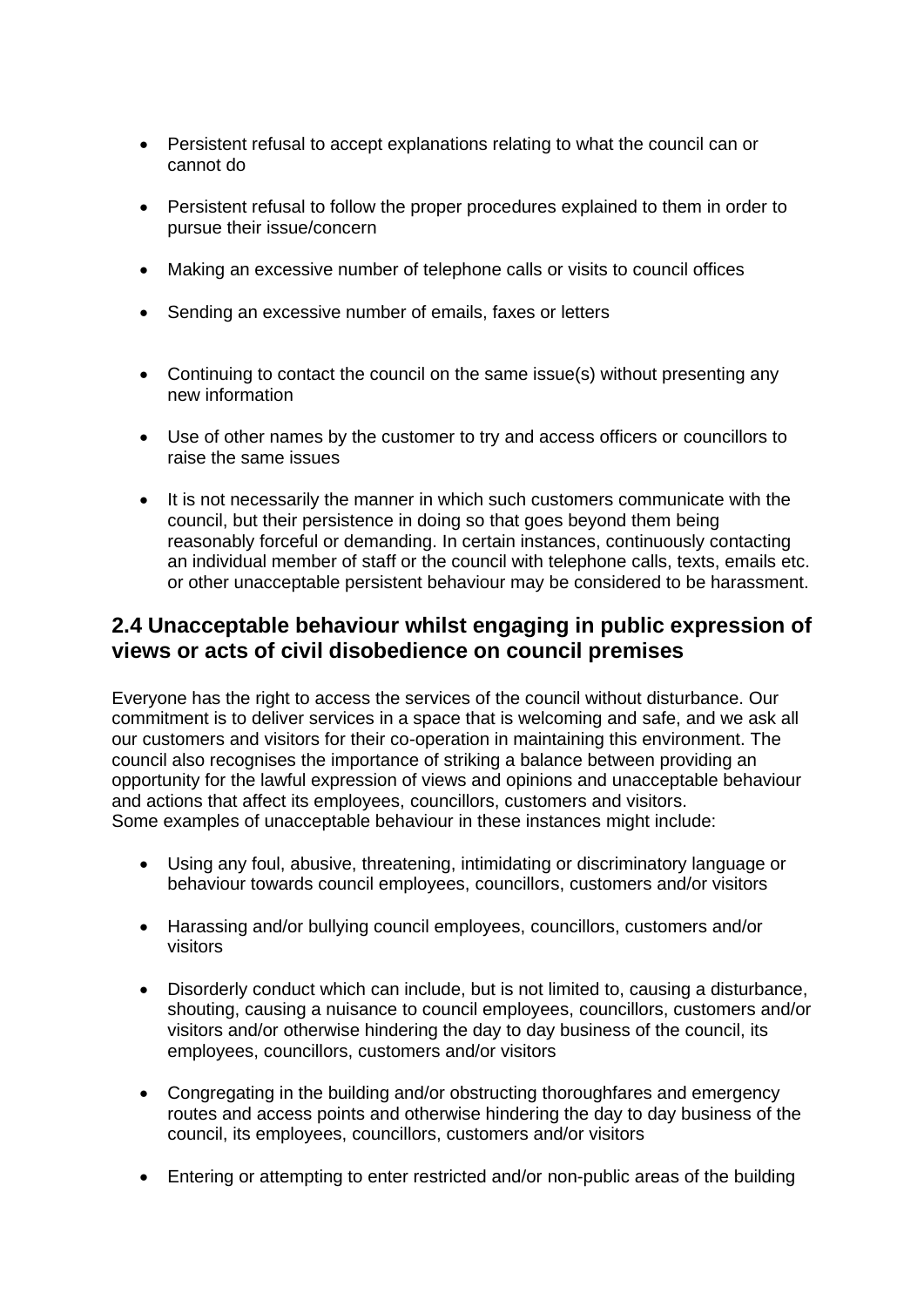- Recording or photographing people without their permission
- Wilful damage to any council property, defacing or spoiling council property and/or interfering with council property
- Failing to follow instructions of council employees or security staff when instructed to leave the premises
- The council reserves the right to remove any person from its property and to take the necessary action to prevent any person/s from entering its buildings or property.

## **3. How we manage unacceptable behaviours**

We aim to manage behaviours through engagement, support and finally enforcement.

#### Engage

In many cases there are underlying issues that have caused a person to engage in unacceptable behaviours. We consider it important to understand reasons for behaviours as opposed to criminalising individuals at the first opportunity. Engagement with individuals through commissioned outreach services and support agencies will take place initially to understand issues and resolve them where possible, then signpost and assess what assistance they are able to access and introduce them to support.

#### Support

There can be many support needs identified for one individual and sometimes complex issues can be present which require help from a varied range of services. This often takes time to do, during which outreach services may continue working with individuals and encourage their engagement.

Once the appropriate support has been identified, it may be provided through statutory means such as Gloucester City Council's homelessness team. Other support may be accessed, for example through supported housing or tenancy support, health services and charitable organisations including the faith sector. The services available to a person vary depending on their needs.

#### Enforce

We do recognise that some individuals categorised in this policy may behave unacceptably and if this is the case then, as with any other person doing so in our City, firm action should be taken to prevent a negative impact on the wider community and staff. In most cases, where an offence is committed it is the Police who would generally enforce the relevant legislation however, restriction to access services may be evoked.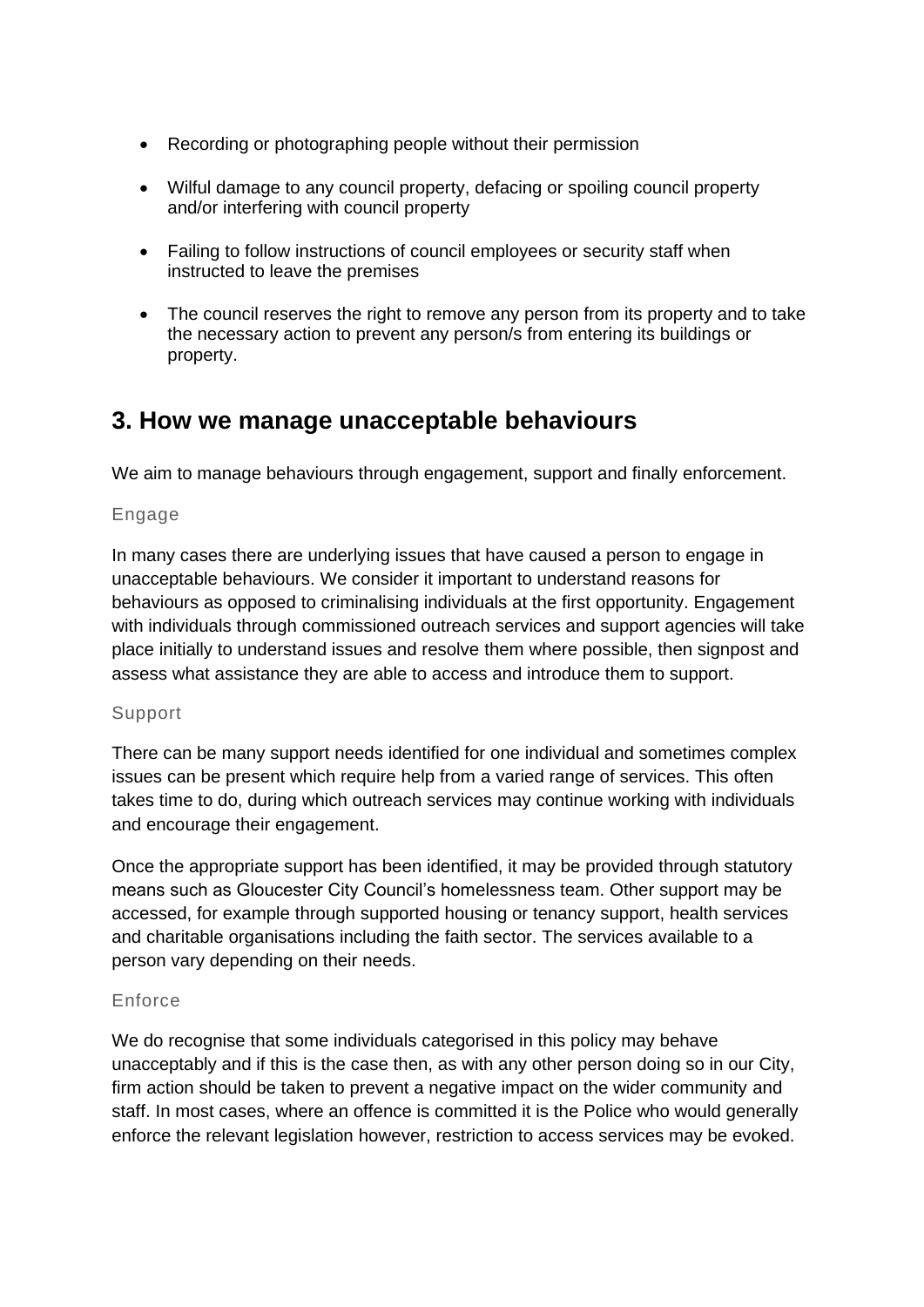Enforcement plays an important role in enabling Gloucester City Council to achieve its priorities and community outcomes which are:

- $\triangleright$  To create strong communities and reduce crime and disorder.
- $\triangleright$  To enhance the environment.
- $\triangleright$  To promote a thriving economy and seek to maintain a fair-trading environment.
- ➢ To protect consumers.
- $\triangleright$  To deliver value for money.
- $\triangleright$  To carry out enforcement in a fair, practical and consistent manner.

## **3.1 "Face to face" contact**

Council employees, councillors and contractors are empowered to ask a customer to leave the council's premises if they feel that the customer is behaving unacceptably. The person dealing with the customer has the right to make this decision. In most cases the person involved will advise the customer that their behaviour is unacceptable and ask them to leave if it does not stop.

When customers are entering council premises to exercise their democratic rights council employees may ask to inspect the personal bags or cases of customers entering the premises.

Council or security staff might ask customers to leave if they are not adequately supervising any children or adults accompanying them.

Customers may be refused entry if they attempt to bring animals, other than guide or assistance animals, into the building.

#### **3.2 Telephone calls**

The use of abusive and offensive language towards council employees, councillors and contractors will not be tolerated. Council employees and councillors will end any telephone call if they feel the caller is being aggressive, intimidating, abusive or offensive. The person taking the call is empowered to make this decision. The caller will be advised that their behaviour and/or language are unacceptable and that the call will be politely ended if it continues. The call may also be ended if the customer refuses to conclude the conversation and persists in staying on the line. There may be rare occasions when the person involved is unable to give a warning that the call will be ended if the customer's unacceptable behaviour/language continues, in which case they are empowered to end the call immediately.

## **3.3 Correspondence**

The council will not process any correspondence (email, letter or facsimile) that is abusive. If communications of this nature are received, we will tell the customer that their communication is considered to be inappropriate and offensive. The customer will be asked to stop corresponding in this way and state that if they do not stop, the council will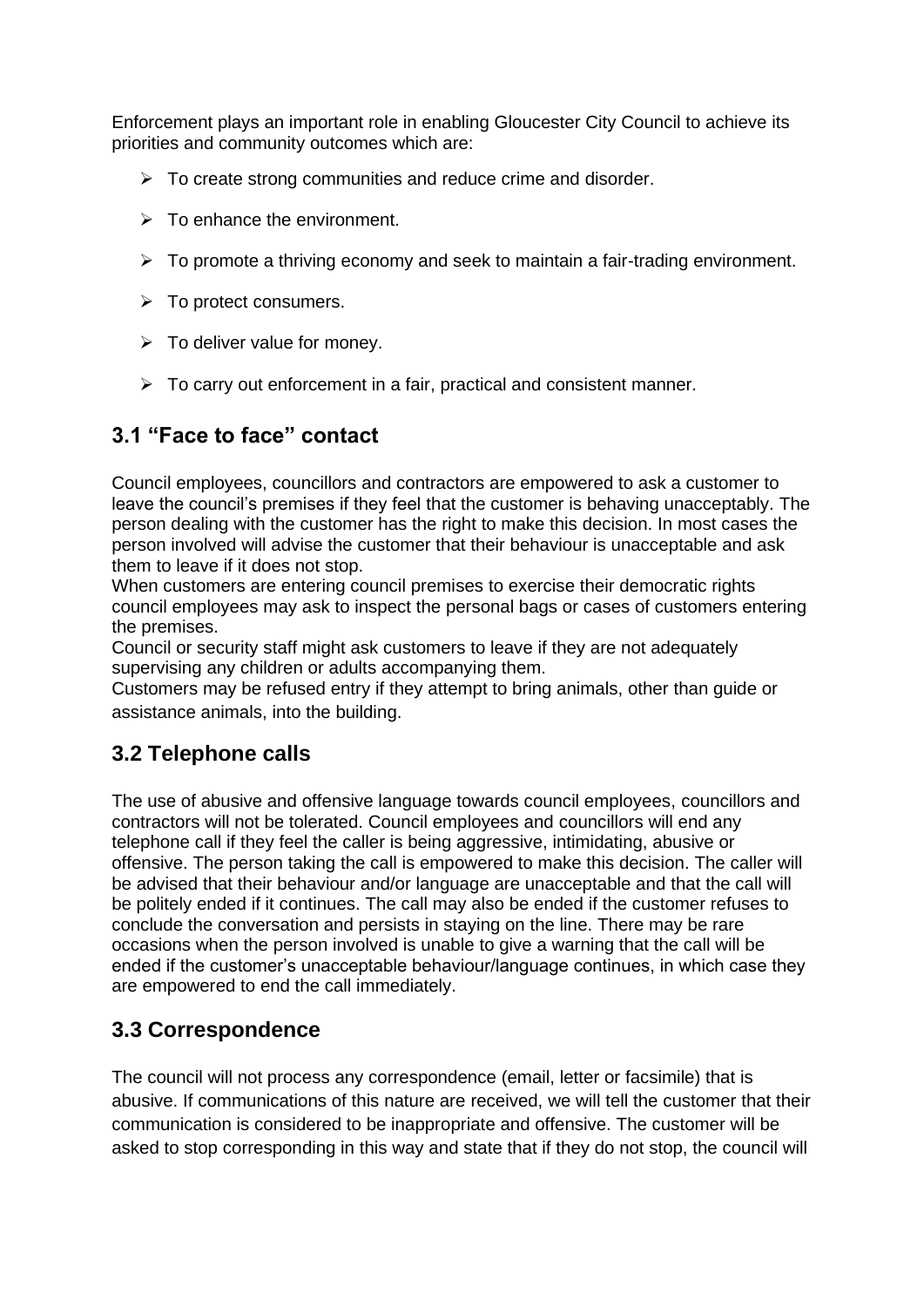not respond to any further communication from them. The council may also consider requiring all future contact to be made through a designated third party.

# **4. Restricting Customer Access**

Where there is a concern about the behaviour of customers that may fall within the scope of this policy, the council will, in the first instance, ask the customer in writing to modify their behaviour.

If a customer's behaviour continues to cause concern after being given an initial warning, then the council will look to restrict access.

Where a customer's behaviour is so extreme that it poses an immediate threat to the health, safety or wellbeing of staff or other service users, the customer may not receive prior warning that access to council services may be restricted. The council will however provide written confirmation of its decision to the customer, where possible.

Sometimes a customer's behaviour can cause significant alarm, distress or concern that a criminal act may have taken or be about to take place. When such situations arise, the council will consider reporting the matter to the police or other relevant authorities. We will base our decision on an assessment of risk. The underlying principle will be the need to protect our staff and others from harm or the threat of harm.

In any of the circumstances outlined above it is possible that all direct contact with the customer will be ended; they may be banned from entering council premises, and only written communications will be permitted and on certain specified terms. The council may also consider legal action as appropriate, which may include an injunction to prohibit certain behaviours,

If the council does decide to restrict a customer's access, it may decide to adopt one or more of the following actions (or any other action deemed appropriate):

- Request the customer to only send communication to a dedicated council email address and/or only use a dedicated council telephone number
- Place time limits on telephone calls and/or personal contacts
- Require that any personal contact takes place in the presence of a witness (including telephone calls)
- Record all telephone calls and/or personal contacts
- Arrange for a named member of staff to deal with all calls or correspondence from the customer
- Require the customer to make an appointment to see a named employee before visiting council premises
- Limit communication to written only
- Inform the customer that their correspondence will only be read (to ensure no new issues have been raised), acknowledged and filed or dealt with periodically.
- Inform the customer that all contact must be through a designated third party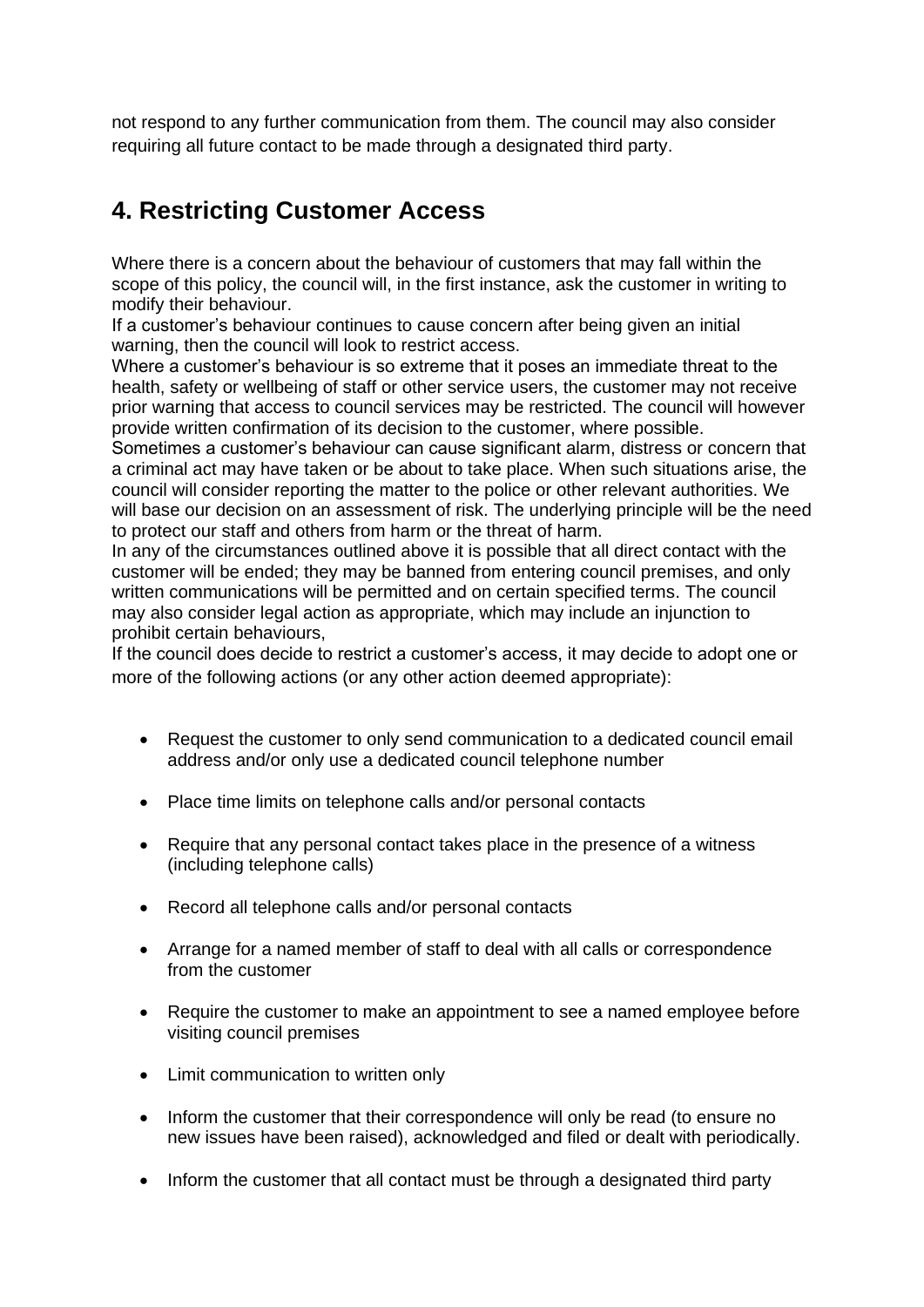- Apply a "warning flag" on the service user's electronic record to classify them as using unacceptable behaviour
- Block or redirect the customer's telephone number or email address
- Ban the customer from entering council premises

To ensure the council complies with its Public Sector Equality Duty, consideration will be given as part of the restricting customer access process to the potential impact in relation to any known protected characteristic(s) pertaining to the customer, before the decision is made.

If a decision is made to restrict a customer's access, they will be advised in writing. The customer will also be advised as to when the decision to restrict their access will be reviewed in accordance with the severity of the behaviour. This may be anytime up to 12 months from the warning and will be what is considered reasonable given the severity and impact of the behaviour.

The written communication to advise the customer of restricted access will also provide them with details of who to contact should they wish to appeal this decision.

# **5. Appealing a decision to manage contact**

It is important that a person has an opportunity to appeal a decision to manage contact. Any appeal should be made in writing to the Head of Service. The appeal should be made within ten working days of the notification of the decision to manage contact. The Head of Service will consider the appeal from the papers and advise the person in writing of the decision which may be that managed contact should continue or it may be a different course of action if that is more appropriate given the merits of each individual case.

## **5. Monitoring contact and review**

Any continued contact with the service area outside of that which has been agreed will continue to be recorded for monitoring purposes.

# **6. Record Keeping**

Appropriate records will be retained by the Council for a period of 12 months or longer as may be appropriate in the most serious cases from the date of the last incident and will then be destroyed. The details of the case, the action that has been taken will be recorded on the appropriate systems. The council will also inform staff and contractors in all appropriate departments of:

- The name and address of each customer whose behaviour has been deemed to be unacceptable.
- When the restriction came into force and ends.
- What the nature of the restriction is and